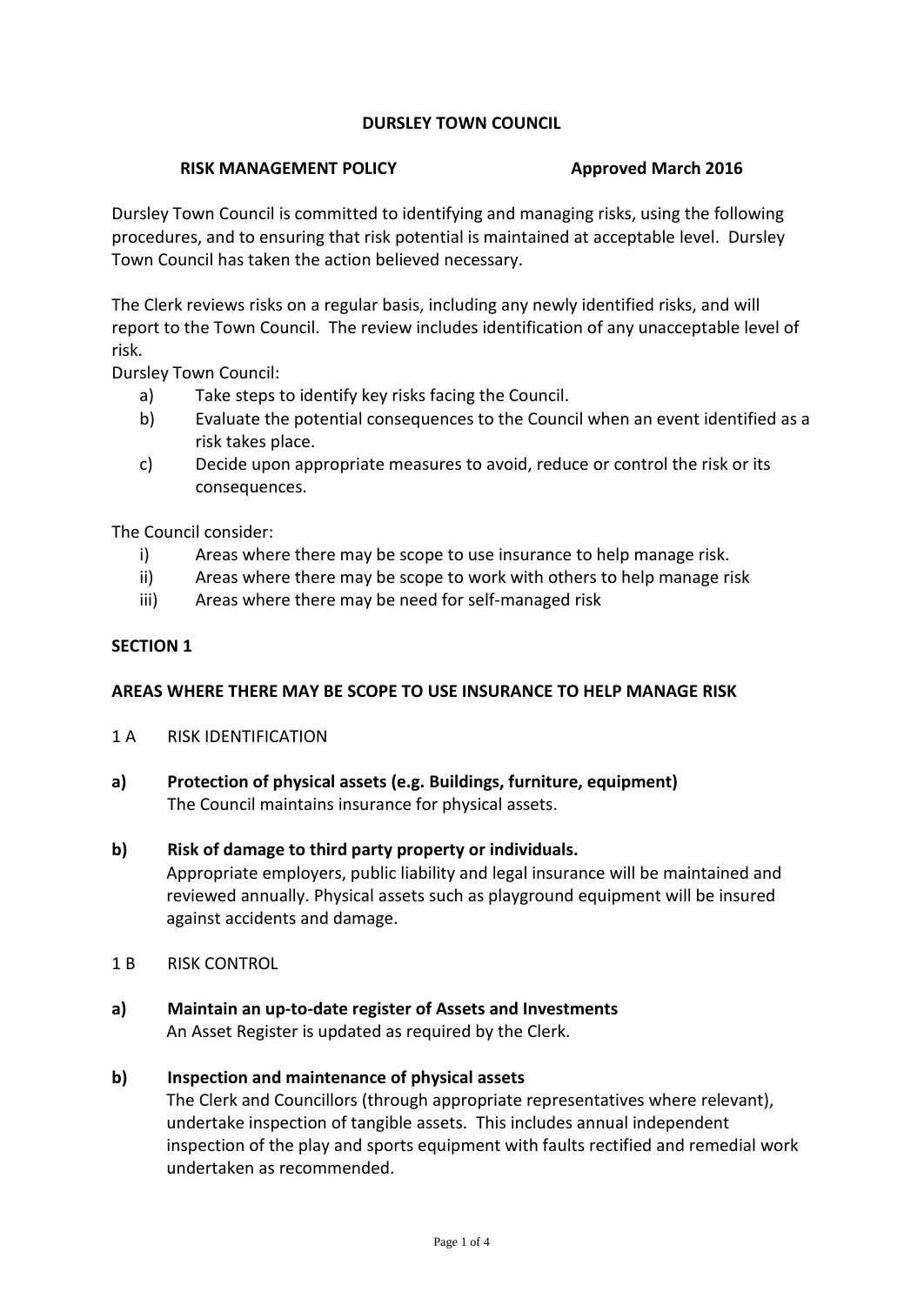## 1 C INTERNAL CONTROL

## **a) Review of internal controls in place and their documentation**

Internal controls are reviewed as necessary by the Clerk and Council and are subject to review annually by an independent internal auditor.

### **SECTION 2**

# **AREAS WHERE THERE MAY BE SCOPE TO WORK WITH OTHERS TO HELP MANAGE RISK**

## 2 A RISK IDENTIFICATION

**a) Maintenance for vulnerable buildings, amenities or equipment** All physical assets are adequately maintained.

### **b) Banking Services**

Reviewed periodically by the Council. All cheques, counter foils and other forms of payment require two signatures. All expenditure is approved by two members of the Council and invoices are signed by the cheque signatories at the same time.

# **c) Third party providers**

The Council endeavours to ensure that wherever possible it has the opportunity to select from several providers any service it requires. Ideally, a short list of three is considered, however availability of specialised service providers and/or known service levels may mean this is not possible or practicable. All providers are referenced in the minutes to ensure transparency.

All contractors are informed that the Council expect them to be competent at the activities contracted for and that they complete safety/risk assessments. The Clerk is required to ensure that any contractor working on behalf of Dursley Town Council is adequately insured.

### **d) Regular bank reconciliations, independently reviewed**

Bank statements are received by the Clerk. A reconciliation of the accounts are checked during the monthly internal control process and by the internal auditor.

### 2 B **EXTERNAL REVIEW**

### **a) Review of internal controls in place and their documentation**

Internal controls are reviewed as necessary by the Clerk and Internal Auditor. Recommendations from the Clerk and Internal Auditor are submitted to the Council as necessary.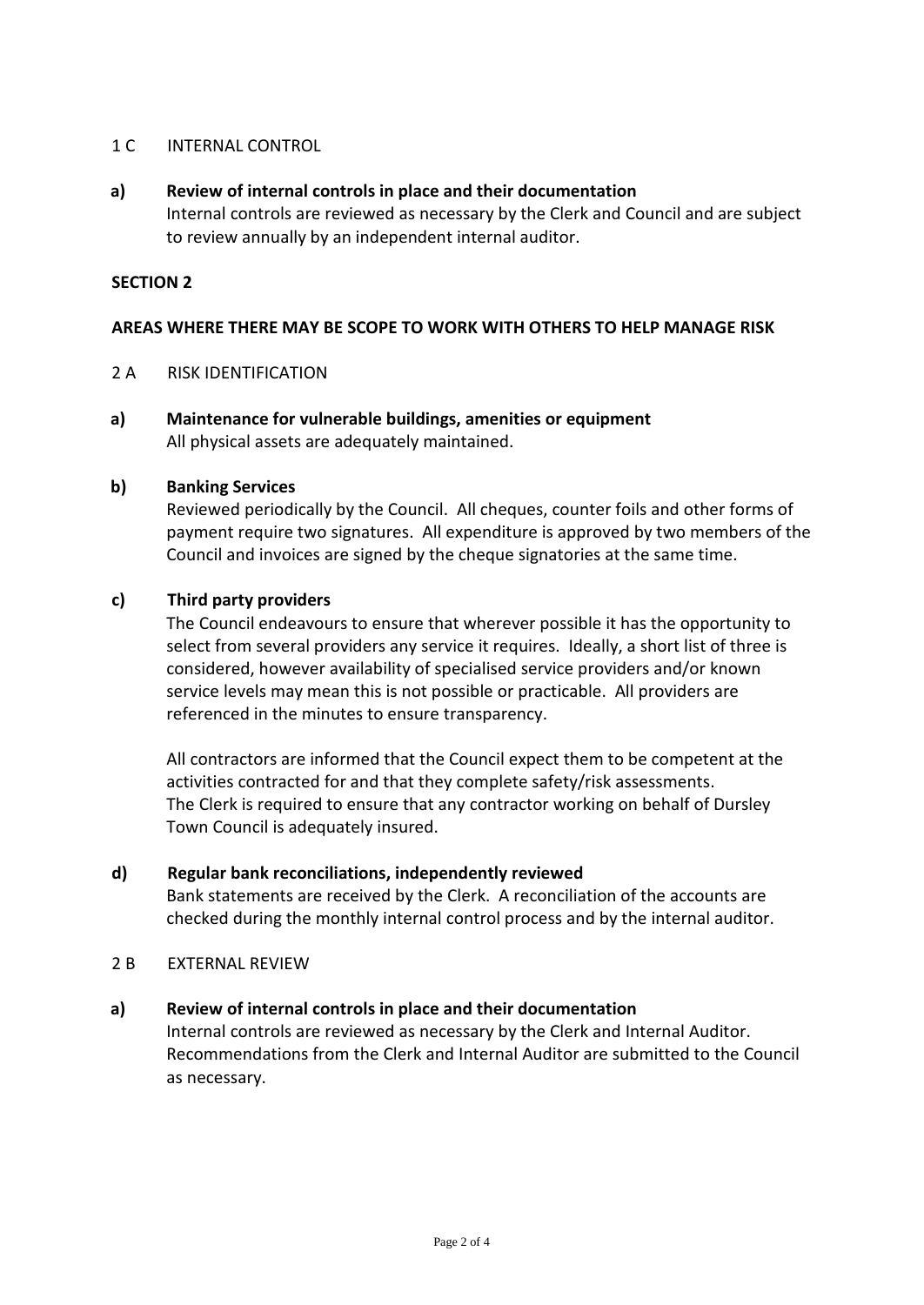**b) Review of minutes to ensure legal powers are available and the basis of the powers are recorded and correctly applied**

The Clerk undertakes to ensure that the Council does not act ultra vires when a decision is taken. It is recorded if the Council decides against the Clerk's advice. Where appropriate, legal powers bestowed on the Council will be recorded in the minutes against decisions taken.

### **SECTION 3**

### **AREAS WHERE THERE MAY BE A NEED TO SELF-MANAGE RISK**

- 3 A RISK IDENTIFICATION
- **a) Keeping proper financial records in accordance with statutory regulations** Financial records kept in accordance with the statutory requirements, are reviewed as part of the audit process by the internal and external auditors.
- **b) Ensuring all business activities are within legal powers applicable to Town Councils** See section 2(b) Internal Review Assurance (b)

# **c) Complying with restrictions on borrowing**

To ensure the Council is within the current borrowing parameters.

**d) Ensuring all requirements are met under HM Revenue and Customs regulations (incl VAT)**

All such requirements are met by the Clerk and checked by the internal auditor.

**e) Ensuring the adequacy of the annual precept within sound budgeting arrangements**

Council budgets are reviewed and approved by full Council in accordance with the Council's budget procedure.

- **f) Proper, timely and accurate reporting of the Council business in the minutes** Council minutes are prepared by the Clerk. They are distributed to members in advance of the subsequent meeting, verified as a correct record as one of the first items of business of that meeting and signed at the meeting. Failure to agree or any required amendments will be recorded.
- **g) Responding to electors wishing to exercise their rights of inspection** The right of inspection to electors is adhered to in accordance with current legislation. In accordance with the Freedom of Information Act, all relevant documents are available on request and in addition, meeting schedules and minutes, will be published on the Council's website.
- **h) Meeting the laid down timetables when responding to consultation invitations** Every effort is made to meet specified timetables when responding to consultation invitations.